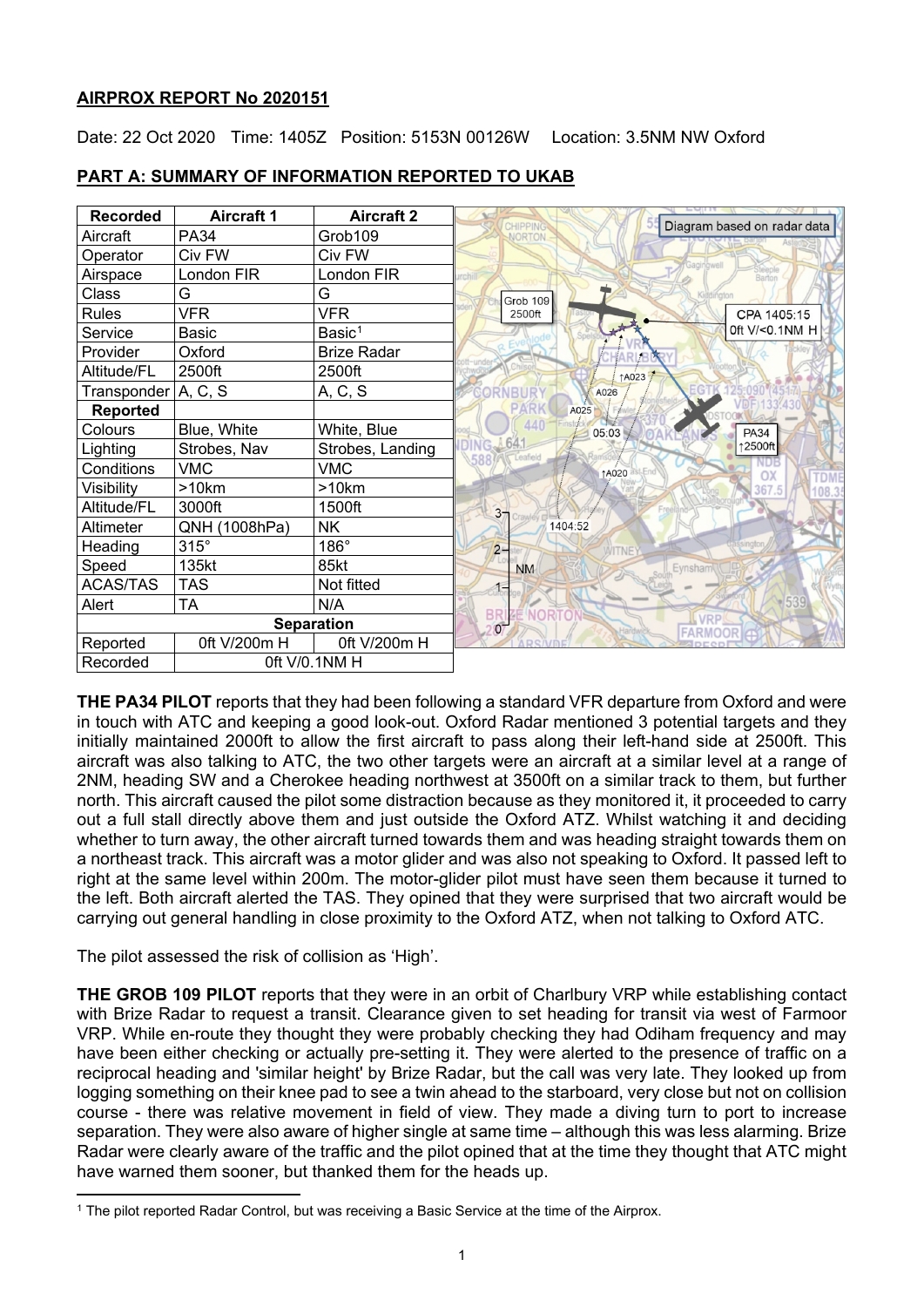The pilot assessed the risk of collision as 'High'.

**THE OXFORD CONTROLLER** reports that they were on duty as the radar controller at the time of this incident, providing OJT to a trainee with around 130hrs in APS. The Airprox was reported by the pilot. The PA34 departed Oxford RW19 VFR at 1401, routeing roughly north-west on their own navigation, and requested a Traffic Service<sup>[2](#page-1-0)</sup> from Oxford radar, initially climbing not above 2000ft. Shortly after service commenced, the trainee passed Traffic Information to [PA34 C/S] first on traffic routeing above them from the west at 2500ft, also working Oxford radar. The pilot reported they were visual with this first aircraft, and after the two aircraft had passed, the pilot requested, and the trainee removed, the 2000ft altitude restriction. The PA34 climbed to around 3000ft. The trainee then passed Traffic Information to [PA34 C/S] on an aircraft manoeuvring 2-3NM to their northwest indicating 3500ft. The pilot responded that they were visual with two aircraft to their northwest, indicating they were also visual with a second aircraft, within 1-2NM of the first, indicating a similar level to the PA34. Avoiding advice was not requested. The trainee did not pass specific Traffic Information on this second aircraft to [PA34 C/S], but the instructor was satisfied that the pilot had sighted both aircraft – they did not recall any other aircraft indications in the immediate area. They did not monitor the encounter closely as the pilot had reported visual with both aircraft. The Airprox was reported at 1408Z.

**THE BRIZE CONTROLLER** reports that they were screening a UT controller in Zone when [Grob 109 C/S] called up in the vicinity of Charlbury. The pilot requested a Basic Service and Zone transit routing via Farmoor reservoir. The UT gave the pilot a squawk and applied a Basic Service. Once identified they passed the crossing clearance. They then called multiple contacts in the vicinity of the aircraft and the pilot responded along the lines of "that was awfully close, I was writing on my knee pad" (probably because the controller had just passed the crossing clearance). The aircraft was on a Basic Service but the controller called the contacts due to their close proximity under duty of care. The pilot did not declare an Airprox and there was no further mention of the occurrence.

## **Factual Background**

The weather at Oxford was recorded as follows:

EGTK 221420Z 25012KT 9999 FEW019 SCT023 BKN026 13/09 Q1008=

## **Analysis and Investigation**

## **CAA ATSI**

The PA34 pilot contacted Oxford Radar at 1403:00 requesting a Basic Service. The Oxford Radar controller confirmed the Basic Service, the QNH and issued a transponder code which was all read back correctly (Figure 1).



Figure 1 – 1403:00

<span id="page-1-0"></span> $2$  UKAB note: Review of the RT transcript shows that a Basic Service was requested and agreed.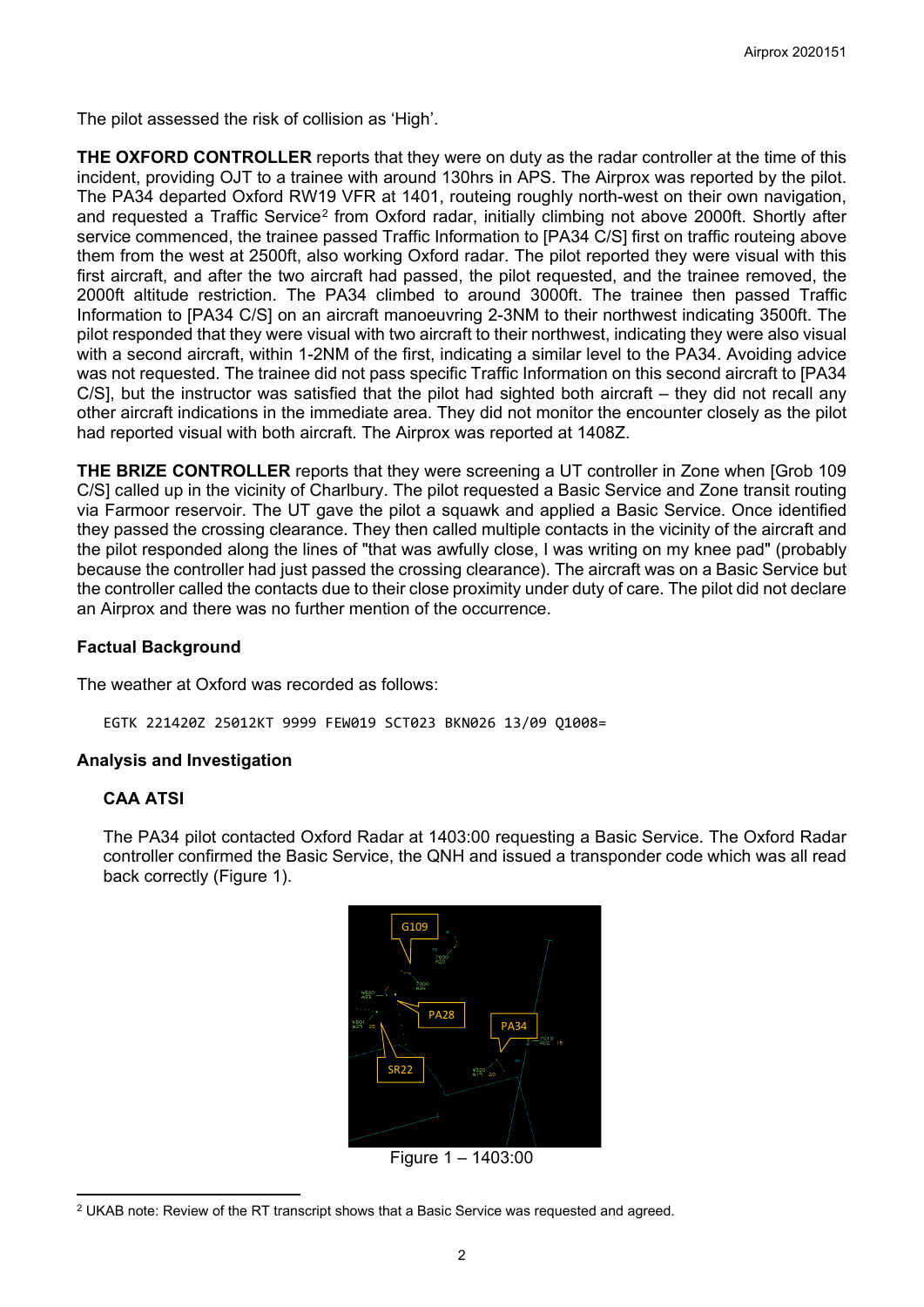At 1403:36 the radar controller passed Traffic Information on the PA34 to an SR22 pilot who was receiving a Traffic Service to the west of Oxford tracking east (Figure 2). The Traffic Information was updated at 1403:55 and the SR22 pilot reported visual with the PA34 (Figure 3).



The transponder code for the Grob 109 was seen to change to 3706 (Brize Norton) at 1404:03.At 1404:08 the Oxford controller passed reciprocal Traffic Information to the PA34 pilot on the SR22. The pilot reported visual with the aircraft and requested removal of a level restriction. The controller removed the level restriction at 1404:20 and then passed Traffic Information; *"traffic northwest 2 miles indicating 3400ft"*. The PA34 pilot acknowledged the Traffic Information and advised *"traffic sighted, two, two targets in our north west"* (Figure 4). The controller then reduced the Traffic Service to the SR22 as it approached the radar overhead and dealt with an aircraft leaving the frequency (1404:40 – Figure 5).



There were no further transmissions and CPA occurred at 1405:15 with the aircraft separated by less than 100ft and 0.1NM (Figure 6). At 1408:10 the pilot of the PA34 called the Oxford controller advising that they wished to file an Airprox against the Grob 109.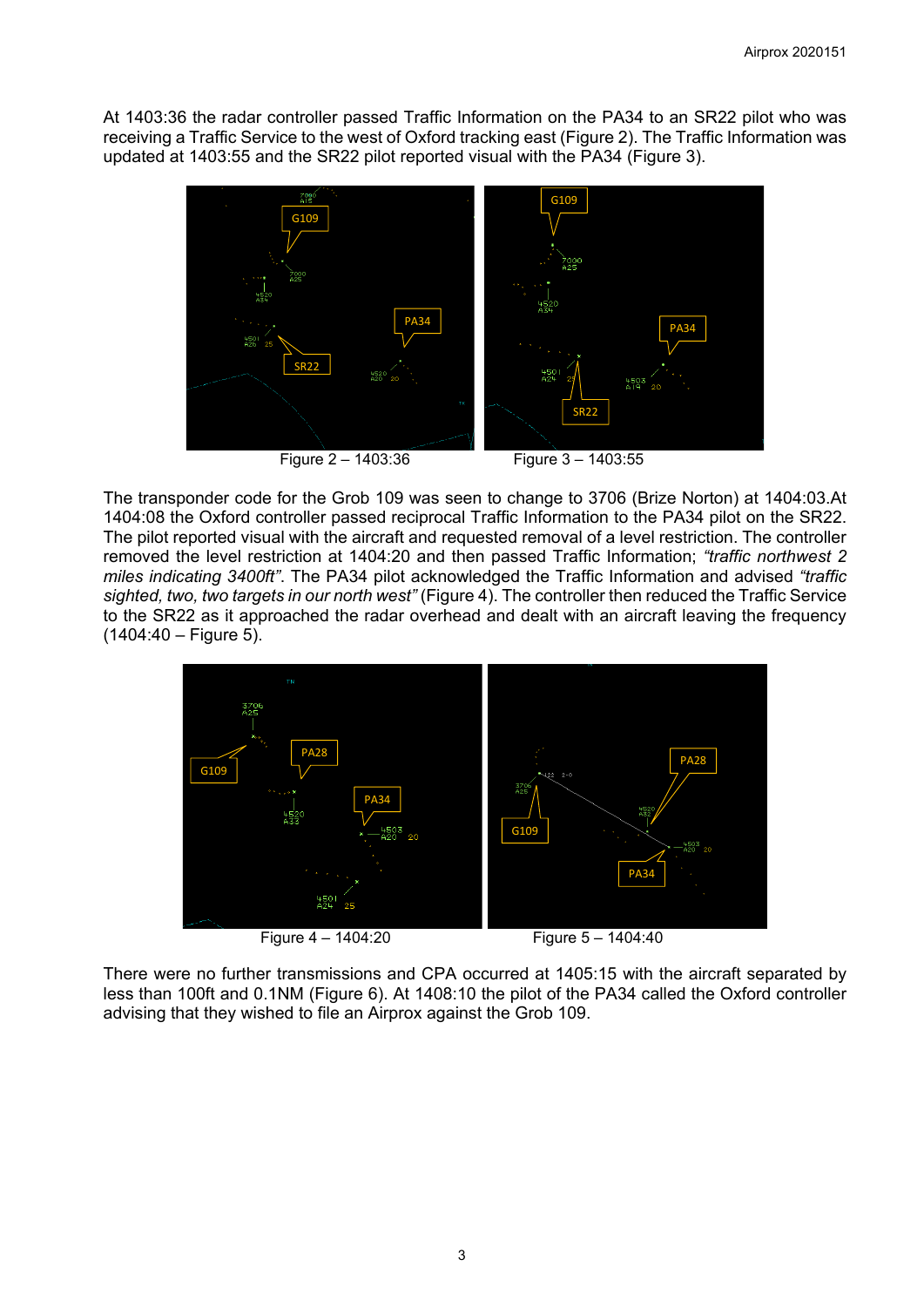

Figure 6 – 1405:15 (CPA) Figure 7 - 1405:19

The PA34 pilot in their written report, remembered receiving Traffic Information on the SR22 and being visual with it. They also reported receiving Traffic Information on an aircraft tracking south west at the same level, and on another aircraft heading northwest at 3400ft. The pilot also reported that the second aircraft was carrying out a full stall above them and *"this did cause me distraction*  as I monitored it proceeded to carry out a full stall directly above us". They then went on to confirm that the first aircraft was the Grob 109, and believed that the aircraft had seen them as it turned to the left. They reported receiving a TAS alert on both aircraft.

The Grob 109 pilot reported holding in the vicinity of Charlbury to establish communications with Brize Radar. They reported receiving late Traffic Information on opposite direction traffic, and on looking up saw the *"twin ahead to stbd* [starboard] *very close but not on collision course".*

The Oxford controller was under training and it was the instructor who completed the report. Their report incorrectly stated that the PA34 was under a Traffic Service, (a Basic Service had been agreed), but that the trainee controller had passed Traffic Information to the PA34 pilot on the two aircraft to the northwest and that the PA34 pilot had reported visual with both. As such, they believed that there was no need for any further Traffic Information to be passed on the Grob 109.

In the subsequent unit investigation, it was questioned as to whether when the PA34 was passed the Traffic Information on the two aircraft to their north-west and they had replied *"traffic sighted, two, two targets in our north west",* that the pilot was in fact referring to their TAS and not a visual sighting out of the cockpit window.

CAP774 states:

- *2.5 Given that the provider of a Basic Service is not required to monitor the flight, pilots should not expect any form of traffic information from a controller/FISO. A pilot who considers that he requires a regular flow of specific traffic information shall request a Traffic Service.*
- *2.6 However, where a controller/FISO has information that indicates that there is aerial activity in a particular location that may affect a flight, in so far as it is practical, they should provide traffic information in general terms to assist with the pilot's situational awareness. This will not normally be updated by the controller/FISO unless the situation has changed markedly, or the pilot requests an update.*
- *2.7 A controller with access to surveillance-derived information shall avoid the routine provision of traffic information on specific aircraft but may use that information to provide a more detailed warning to the pilot.*
- *2.8 If a controller/ FISO considers that a definite risk of collision exists, a warning shall be issued to the pilot (SERA.9005(b)(2) and GM1 SERA.9005(b)(2)).*
- *2.9 Whether traffic information has been provided or not, the pilot remains responsible for collision avoidance without assistance from the controller.*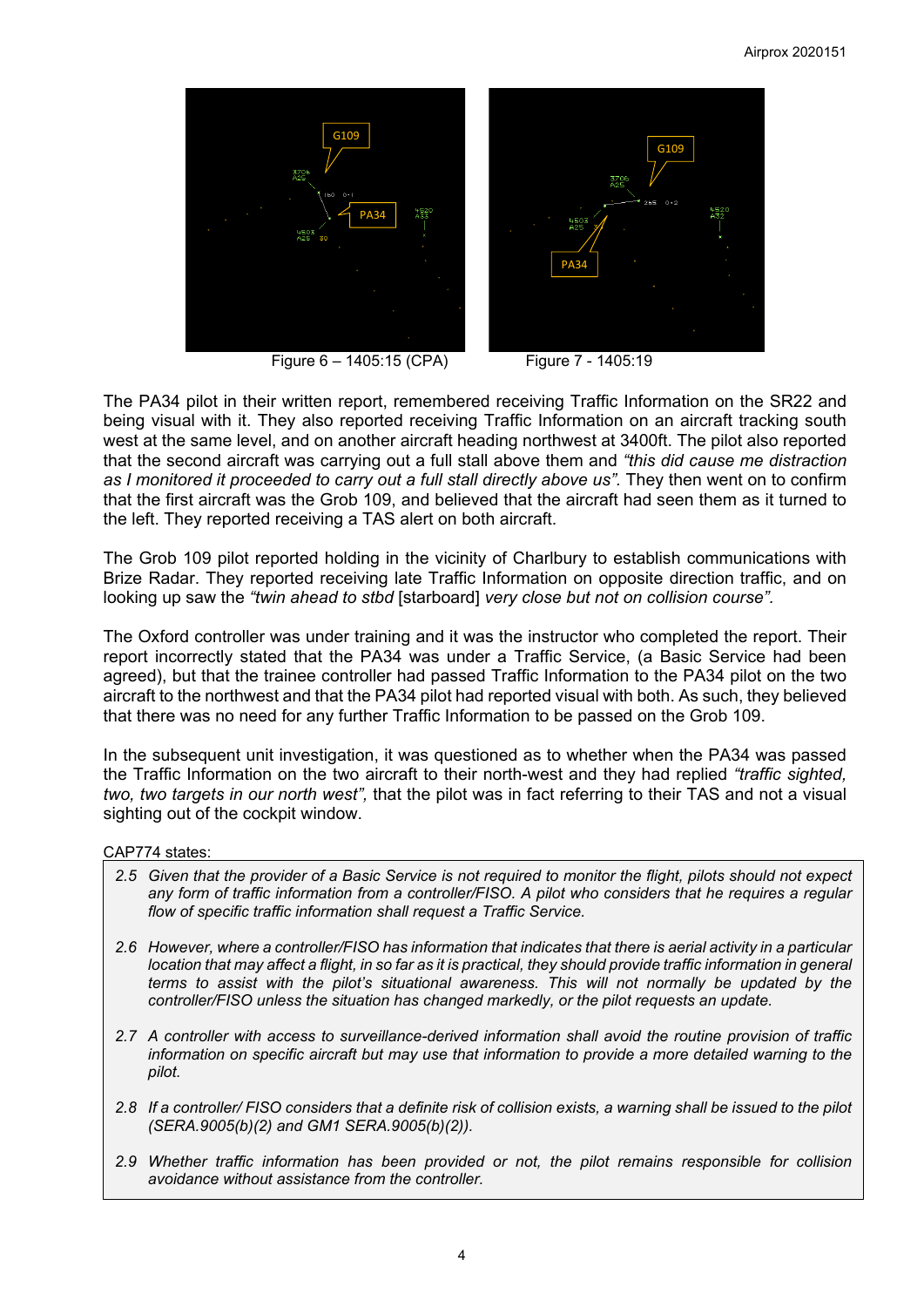ATSI agree with the Oxford unit investigation report, that based on the pilot's response to the Traffic Information, and as the pilot was receiving a Basic Service, the controller had fulfilled their responsibilities, and was also justified in assuming that there was no requirement to update the Traffic Information any further, having apparently received a *"visual"* call from the pilot.

# **Military ATM**

The Grob 109 pilot was conducting an orbit of Charlbury whilst establishing contact with Brize Radar to request a transit of the CTR. Once the clearance was given, the pilot reported that they set a heading for their transit via west of Farmoor VRP and noted that while on route they were probably checking they had the Odiham frequency and may have been checking or pre-setting the frequency. They reported that Traffic Information was passed by Brize Radar which caused them to look up from logging something on their knee pad to observe the reported aircraft to the starboard very close but not on a collision course. They had no alerting system fitted and the first sighting was reported as 0.3km which prompted a diving turn to port. Separation was reported as 200m horizontally. Although the pilot's report stated that they were under a Radar Control Service on review of the RT Transcript this was inaccurate.

The Brize Zone Instructor reported that the Grob 109 pilot called up in the vicinity of Charlbury requesting a Basic Service and passed their intended routing which required a CTR transit. They reported that a Basic Service was provided before the Grob 109 was identified and passed a crossing clearance. When reviewing the provided tape transcript, it was identified that while a Basic Service was requested the Brize UT Zone Controller had not formally agreed to provide one however, all their subsequent actions were as expected of a controller providing a Basic Service. They provided the Grob 109 with a crossing clearance and the Brize QNH prior to providing Traffic Information on the PA34 and the PA28 as a single transmission reporting multiple contacts southeast, one mile indicating similar level. The U/T was not controlling any other traffic apart from the Grob 109.

Figures 8-11 show the positions of the PA34 and the Grob 109 at relevant times in the lead up to and during the Airprox. The screen shots are taken from a replay using the NATS Radars, which are not utilised by Brize Norton, therefore, may not be entirely representative of the picture available to the Brize Norton controllers.

The Grob 109 had requested a Basic Service and a zone crossing clearance from Brize Zone and was issued a squawk by the Brize Norton controller. Twenty six seconds after the squawk was issued it could be seen on the radar screen. Separation between the Grob 109 and the PA34 was 3.3NM and 700ft (Figure 8).



Figure 8: Grob 109 squawk observed.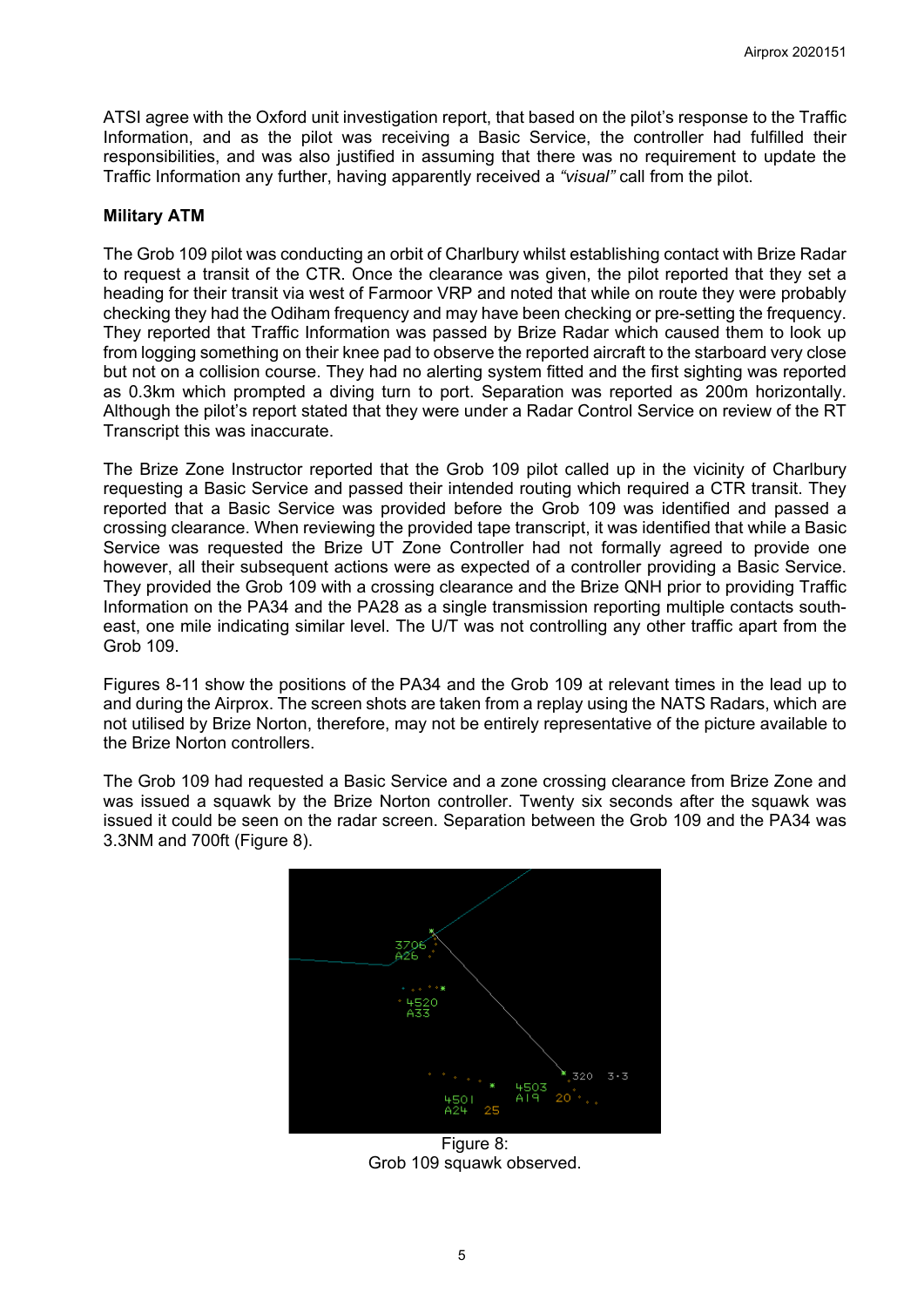The Grob 109 pilot readback the Brize Norton CTR crossing clearance and was passed the Brize Norton QNH. Separation had decreased between the Grob 109 and the PA34 to 1.3NM and 500ft. One second after passing the Brize QNH the PA34 Mode C changed to indicate the PA34 was climbing.



Figure 9: Grob 109 passed the Brize Norton QNH

Traffic Information was passed to the Grob 109 pilot on multiple tracks SE, 1NM similar level, 17sec after the Brize QNH was passed. Separation between the Grob 109 and the PA34 reduced to 0.3NM and 200ft.



Figure 10: Grob 109 Passed Traffic Information

CPA occurred six seconds after the Traffic Information was passed between the Grob 109 and the PA34. Separation was measured at 0.1NM and 0ft.



Figure 11: CPA between Grob 109 and PA34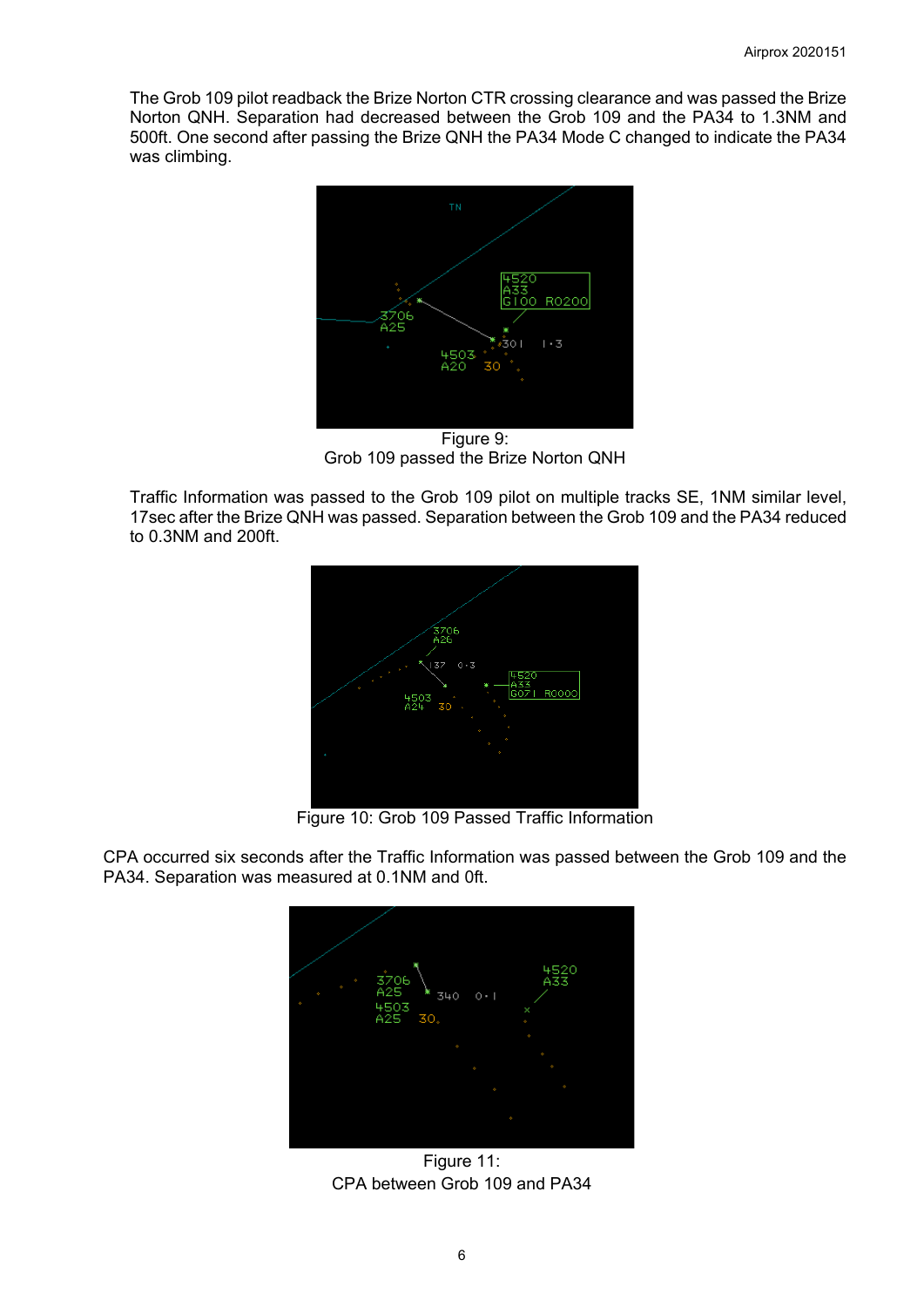Whilst the Grob 109 pilot was not formally provided with a Basic Service, it was evident from the controller's actions that they believed they were providing a Basic Service and carried out their actions accordingly. Although it was reported by the Grob 109 pilot that Traffic Information could have been passed earlier, it was not known what other tasks the controller was doing at the time so there was insufficient evidence to determine whether the controller would have been able to pass Traffic Information any earlier than it was passed. The pilot reported that they were distracted, and the Traffic Information provided by the Brize Norton controller prompted them to look out which subsequently allowed them to become visual and take appropriate avoiding action. The PA34 pilot reported that they were surprised that the other aircraft were not in contact with Oxford ATC, however, the PA28 was receiving a Basic Service from Oxford Radar and the Grob 109 was in contact with Brize Norton as they required a transit of the Brize CTR. Therefore, whilst being on different frequencies could have been an additional factor, the Grob 109 pilot was on the correct frequency for their intended routing.

## **Occurrence Investigation**

#### Oxford ATC Investigation

The Airprox occurred during light-medium traffic levels. On departure the PA34 pilot requested a Basic Service and this was provided by the trainee controller. Of note the pilot was then issued with a discrete squawk, presumably in order to identify the aircraft although this wasn't required for aircraft operating under a Basic Service.

Traffic information was passed to an aircraft operating on a Traffic Service on the position of the PA34 and vice versa. Both pilots reported each other in sight in good time. Following this [PA34 C/S], requested "*no level restriction*" (as per local agreement VFR departures leaving Oxford are to fly not above altitude 2000ft until 5NM from the aerodrome or until the level restriction is removed by the Oxford radar controller). The level restriction was removed together with Traffic Information that there was traffic "*northwest, two miles, eastbound indicating three thousand, four hundred feet*", the pilot then reported, "*traffic sighted erm two, two targets in our northwest*". This could be considered misleading, the use of the word "targets" could be construed that the pilot was actually viewing said aircraft via a TCAS system as opposed to physically seeing the conflicting aircraft. Three minutes later [PA34 C/S] informed the controller of their intention to file an Airprox. Ultimately, it must be highlighted that the PA34 pilot was at all times operating under a Basic Service, at no point was any higher level of service requested or imposed by the controller. The aircraft was issued with a discrete squawk on departure but again "Identification of an aircraft in receipt of a Basic Service does not imply that an increased level of ATS is being provided or that any subsequent monitoring will take place" (CAP774). And that whilst under a Basic Service "pilots should not expect any form of Traffic Information from a controller/FISO" (CAP774).

## **UKAB Secretariat**

The PA34 and Grob 109 pilots shared an equal responsibility for collision avoidance and not to operate in such proximity to other aircraft as to create a collision hazard.<sup>[3](#page-6-0)</sup> If the incident geometry is considered as head-on or nearly so then both pilots were required to turn to the right.<sup>[4](#page-6-1)</sup> If the incident geometry is considered as converging then the Grob 109 pilot was required to give way to the PA34 $5$ 

#### **Summary**

An Airprox was reported when a PA34 and a Grob 109 flew into proximity 3NM north-west of Oxford at 1405Z on Thursday 22<sup>nd</sup> October 2020. Both pilots were operating under VFR in VMC, the PA34 pilot

<span id="page-6-0"></span><sup>3</sup> SERA.3205 Proximity.

<span id="page-6-1"></span><sup>&</sup>lt;sup>4</sup> SERA.3210 Right-of-way (c)(1) Approaching head-on.<br><sup>5</sup> SERA.3210 Right-of-way (c)(2) Converging.

<span id="page-6-2"></span>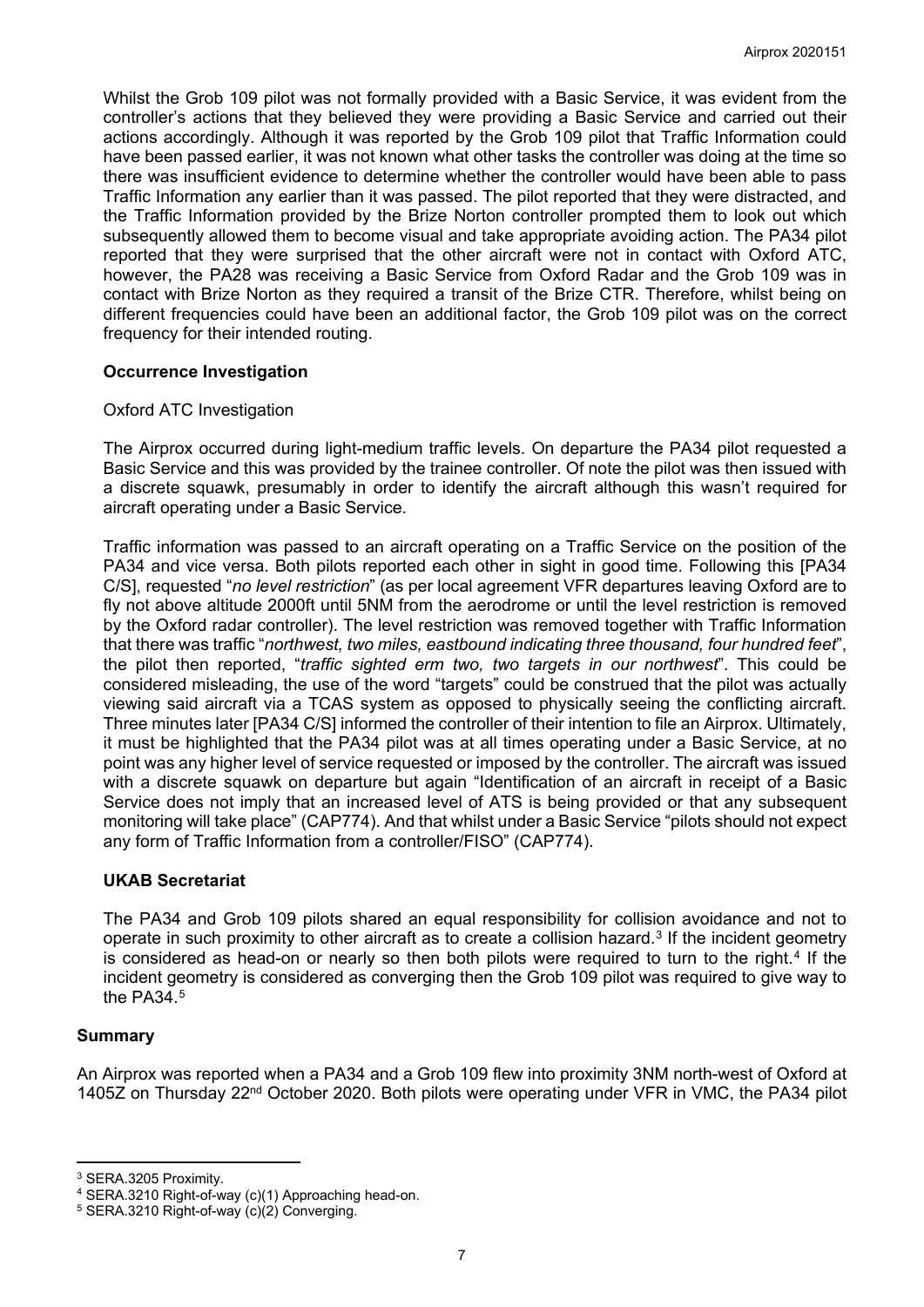in receipt of a Basic Service from Oxford and the Grob 109 pilot in receipt of a Basic Service from Brize Radar.

## **PART B: SUMMARY OF THE BOARD'S DISCUSSIONS**

Information available consisted of reports from both pilots, radar photographs/video recordings, reports from the air traffic controllers involved and reports from the appropriate operating authorities. Relevant contributory factors mentioned during the Board's discussions are highlighted within the text in bold, with the numbers referring to the Contributory Factors table displayed in Part C.

Due to the exceptional circumstances presented by the coronavirus pandemic, this incident was assessed as part of a 'virtual' UK Airprox Board meeting where members provided a combination of written contributions and dial-in/VTC comments.

The Board first looked at the actions of the PA34 pilot. They were only receiving a Basic Service from Oxford ATC, yet had still received Traffic Information on the SR22 prior to the Airprox and then on further traffic to the northwest of their position. The pilot replied that they were visual with two targets, although it was not known whether the pilot meant visual with two aircraft, or that they had two targets on their TAS. The pilot then reported becoming distracted by the PA28 which was manoeuvring above them and to their right (**CF4**) and so members wondered whether the pilot had not assimilated that there was in fact a second aircraft (**CF2**). The pilot received a TAS alert (**CF3**) which should have alerted them to the second aircraft. However, when the pilot looked ahead, they were surprised to see the Grob 109 directly in front of them (**CF5**). Noting the pilots comments about aircraft operating in the area without contacting Oxford ATC, members highlighted that the Grob 109 pilot had called Brize Radar for a service because they wanted a CTR crossing, a perfectly reasonable situation, and it was just unfortunate that in that area there are the two ATC units in close proximity.

Turning to the Grob 109 pilot, they had called Brize Radar in order to get a clearance to cross the CTR. Whilst awaiting the clearance they were orbiting in the Charlsford area. Once they had received their clearance members thought it likely that they were writing it on their knee-pad when the controller gave Traffic Information on the PA34 (**CF4**). The Grob pilot looked out and saw the PA34 just ahead (**CF1**). The pilot thought that the Traffic Information was received late, and without knowing whether the controller was engaged in other tasks the Board couldn't say whether they could have called it earlier or not. The Board again wished to reiterate the limitations of a Basic Service namely that Traffic Information would only be given if a controller perceived a definite threat of collision existed and that controllers are not required to continually monitor the aircraft. If the Grob 109 pilot had wanted Traffic Information, they should have requested a Traffic Service. Members noted that whilst in the left-hand orbit the right wing of the motor-glider would be high, probably blocking the view of the PA34, in this case the pilot was alone in the cockpit, but they noted that when writing down clearances it is always useful to get a passenger to keep a lookout when possible. As it happened, having been told about the traffic the pilot saw the PA34, albeit late (**CF5**), and the pilot managed to take avoiding action.

The Board briefly looked at the role ATC had to play and noted that in both cases the controllers were providing a Basic Service and as such were not required to provide Traffic Information, but did so anyway. Controlling members opined that once the PA34 pilot had reported visual, they would not have expected the Oxford controller to repeat the Traffic Information. The Board therefore thought that both controllers had discharged their duties diligently.

Finally, in assessing the risk of the Airprox, some members thought that with a separation of 0.1NM, that safety had been much reduced and an risk of collision had existed. However, others argued that because the PA34 pilot had been visual with the Grob 109 and the Grob 109 pilot had managed to take effective avoiding action, there had not been a risk of collision. After some discussion, but without needing to call a vote, members agreed that although safety had been degraded, there had been no risk of collision; Risk Category C.